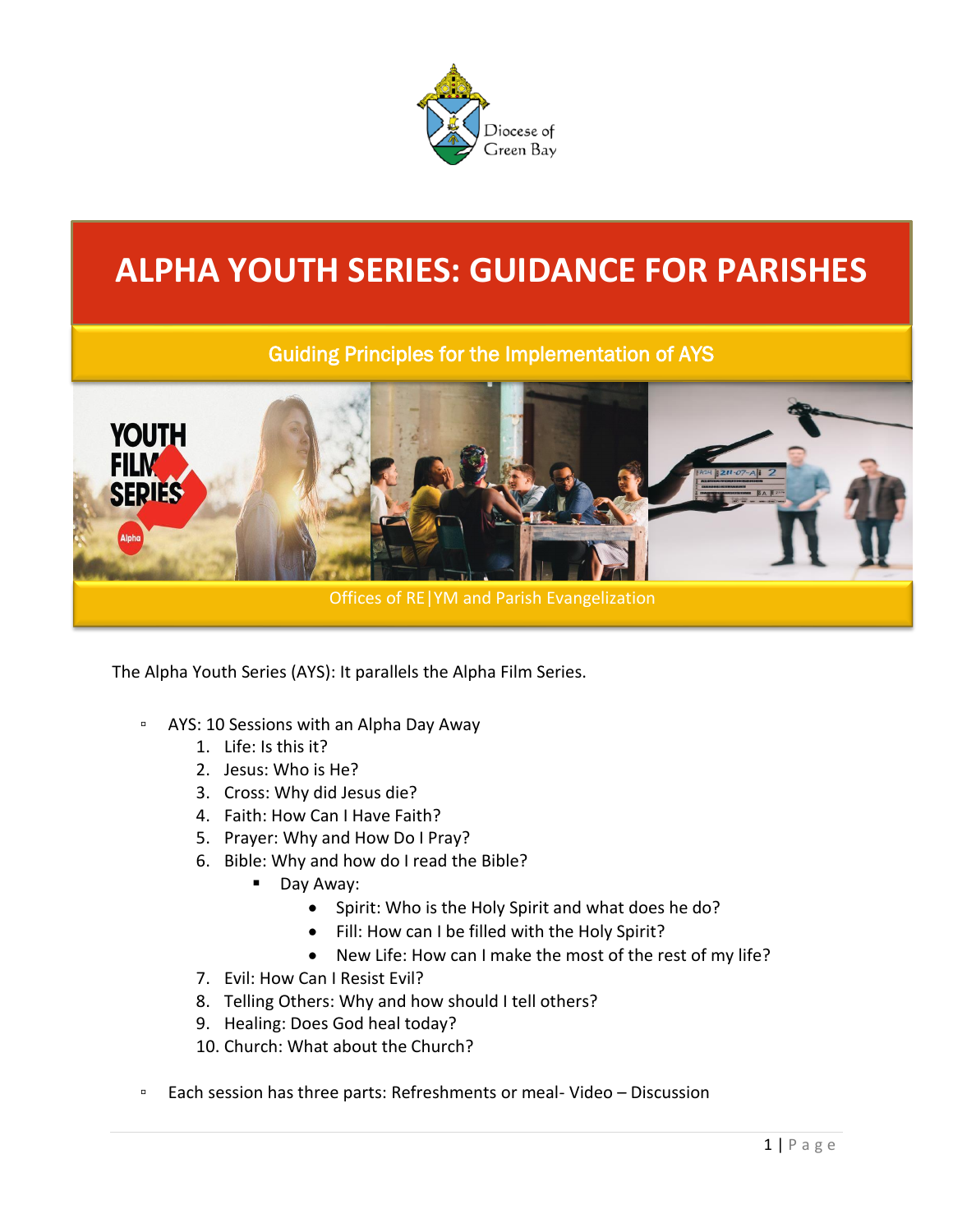#### **AYS-Prep**

- Ask anyone who is passionate about your ministry to pray for all of the catechists and FF students (by name) who will be involved in the AYS.
- Offering AYS sessions for 10 consecutive weeks is more effective than offering it on a bi-weekly or monthly schedule.



Determine what your FF students like for refreshments and provide them before the videos are presented.

• Preview each video prior to the class and consider using the questions that each AYS episode features during the episode for your discussion questions (have these discussion questions ready for each class).

#### **AYS Sessions**

- Prior to viewing the videos (this, as FF students are enjoying the refreshments), catechists can touch base with their FF students by asking them how their week went and what challenges and successes they experienced during the week.
- Help students to work through any skepticism, concerns or questions they may have regarding the faith and AYS material during the discussions. They need to wrestle with these deep issues of life and faith.
- Try to discover Scripture verses either featured in the AYS videos or ones that are related to the themes. Use them for discussion or a concluding prayer.
- Between video | session 6 (Why and how do I read the bible?) and video | session 10 (How do I resist evil?), consider an Alpha-Day-Away where the following videos can be displayed:
	- Who is the Holy Spirit and what does he do?
	- How can I be filled with the Holy Spirit?
	- How can I make the most of the rest of my life?
- For AYS session, "What about the church?" the Diocese of Green Bay prefers that a Catholic video be used (i.e. Decision Point or Encounter) or that the catechist or a parishioner gives witness to why his or her parish is an important part of their discipleship journey. Keep in mind that the discipleship process is not complete without an encounter of Christ in the Eucharist.